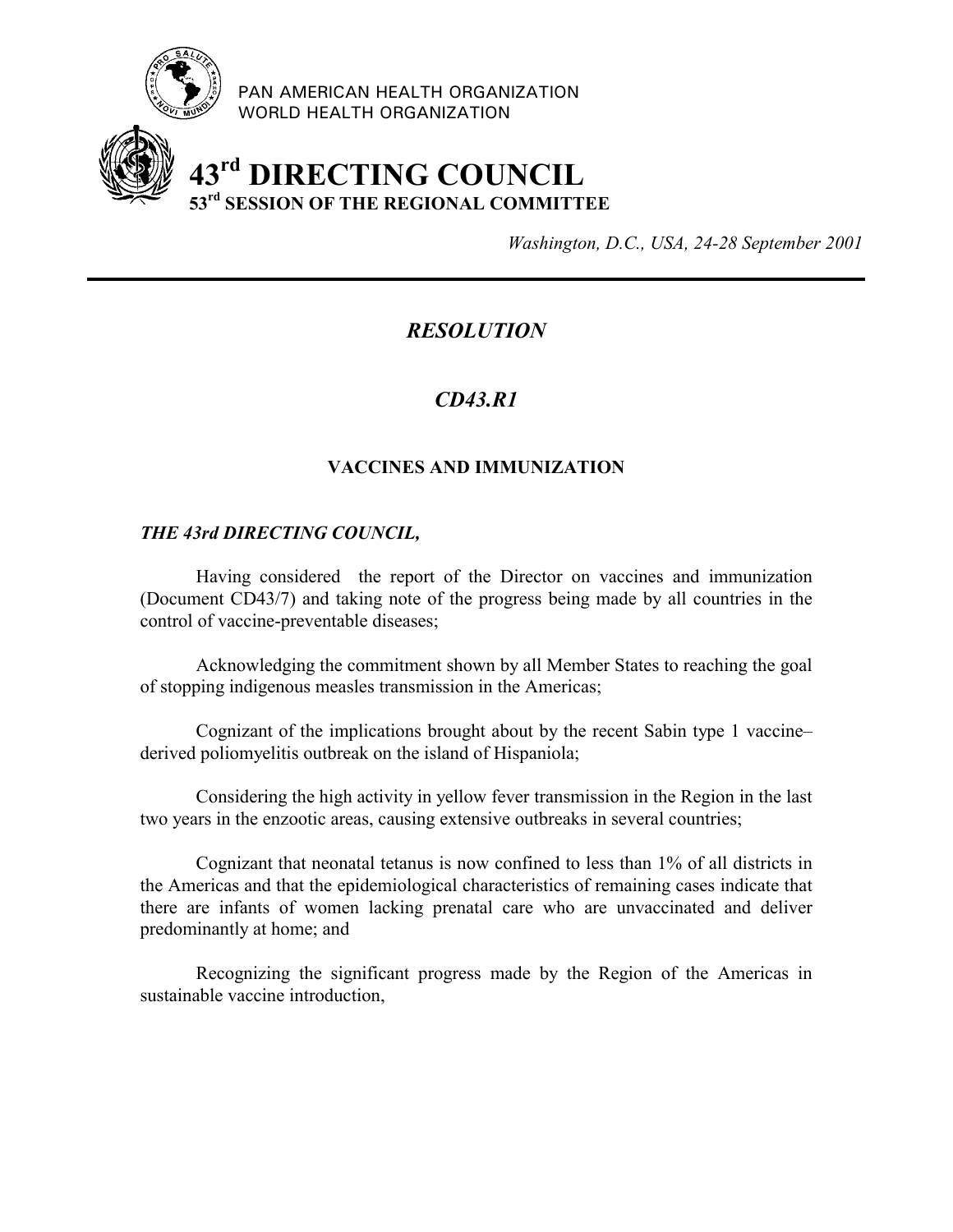CD43.R1 (Eng.) Page 2

### *RESOLVES:*

- 1. To urge Member States to:
- (a) keep a high-level commitment to maintaining polio eradication and achieving measles eradication by means of maintaining vaccination coverage at 95% or higher for polio and a measles-containing vaccine in each municipality and local community;
- (b) allocate sufficient resources to sustain national inmunization programs and to undertake the advance planning for the provision of vaccines and to ensure safe injections by putting in place mechanisms to prevent the re-use of syringes and needles or by the use of auto-destruct syringes;
- (c) maintain high vaccination coverage with yellow fever vaccine in enzootic areas and all areas infected by *Aedes aegypti* and at risk of urban transmission, enforcing vaccination of travelers to enzootic areas, and implementing highly sensitive surveillance in enzootic areas;
- (d) strengthen efforts to reduce the number of rubella-susceptible women of childbearing age and prevent cases of congenital rubella syndrome (CRS) through the implementation of accelerated rubella vaccination strategies and enhanced surveillance for rubella and CRS;
- (e) target special vaccination services and surveillance efforts in those areas and population groups at highest risk within municipalities and uderserved pockets that still report isolated neonatal tetanus cases;
- (f) support the development of an epidemiological infrastructure to generate information for evaluating the introduction and potential impact of new vaccines;
- (g) strengthen national regulatory authorities and national control laboratories to ensure that only vaccines of quality, either imported or locally produced and approved by the competent authorities, are used in national immunization programs and the private sector.
- 2. To request the Director to:
- (a) maintain a constant dialogue with vaccine suppliers to minimize the impact of the global vaccine shortages on the Region of the Americas;